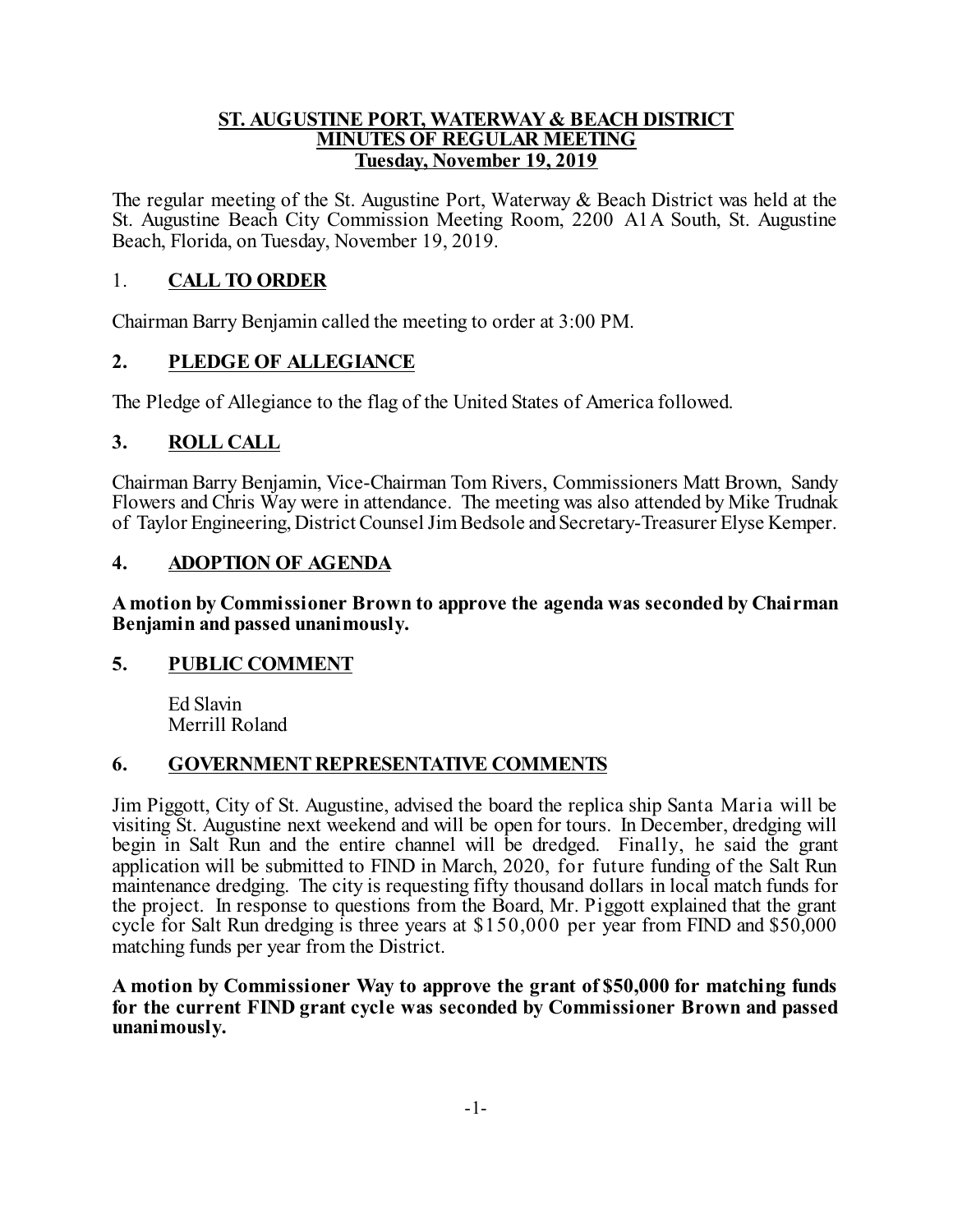Teddy Meyer, St. Johns County Parks and Recreation, said the design phase has begun for the Doug Crane Park improvements and construction is scheduled for Summer, 2020. He said the county has a one-million dollar surplus which will probably be reserved for use as matching funds whenever possible, and that the county commission has declined to impose launch fees for boat ramps or for off-beach parking. In response to questions from Commissioner Brown, Mr. Meyer said the county is negotiating with the Treasure Beach dredging contractor to dredge the Butler Boat Ramp before the dredge project is demobilized.

Officer Josh Underwood, St. Johns County Sheriff's Office Marine Unit, reported that Marker 5 in Salt Run has been hit again and is leaning. He said two buoys in the inlet are also off station and that one is on the beach.

## **7. SECRETARY-TREASURER'S REPORT**

Secretary-Treasurer Kemper delivered the financial report for activity in the first month of Fiscal Year 2019-2020. The District has spent a total of \$32,048 for operating expenses and district projects. As of October 31, 2019, the District had \$544,486 in funds designated for projects and expenses, and a reserve of \$1,594,905. Tax revenue of \$570,634 is expected by the end of fiscal Year 2019-2020.

# **8**. **APPROVAL OF MINUTES**

**A motion by Vice-Chairman Rivers to approve the minutes of the regular meeting of October 15, 2019, was seconded by Commissioner Way and passed unanimously.**

## **9. ENGINEERING REPORT**

Mike Trudnak delivered the engineering report on behalf of Taylor Engineering. He said St. Johns County will be receiving a FEMA grant for the repair of the most recent breach area. He said the county wants to dredge the south end of the Summer Haven River for the sand to repair the breach but the FEMA grant stipulates the least expensive alternative must be employed. He said the cheapest alternative could be trucking the sand in from the mainland rather than dredging, although no decision has been made yet.

## **10. NEWBUSINESS**

## **A) Request to have a police officer attend meetings**

Commander Ashcroft, St. Augustine Beach Police Department, presented his agency's position on the utility of having an officer attend board meetings. He said paying an off-duty officer was the best alternative and would avoid taking his officers off the street. He added that in the future the city will charge the District for police services if they are called upon during a meeting.

**A motion by Commissioner Way declining to have an officer at all meetings was seconded by Commissioner Flowers and passed unanimously.**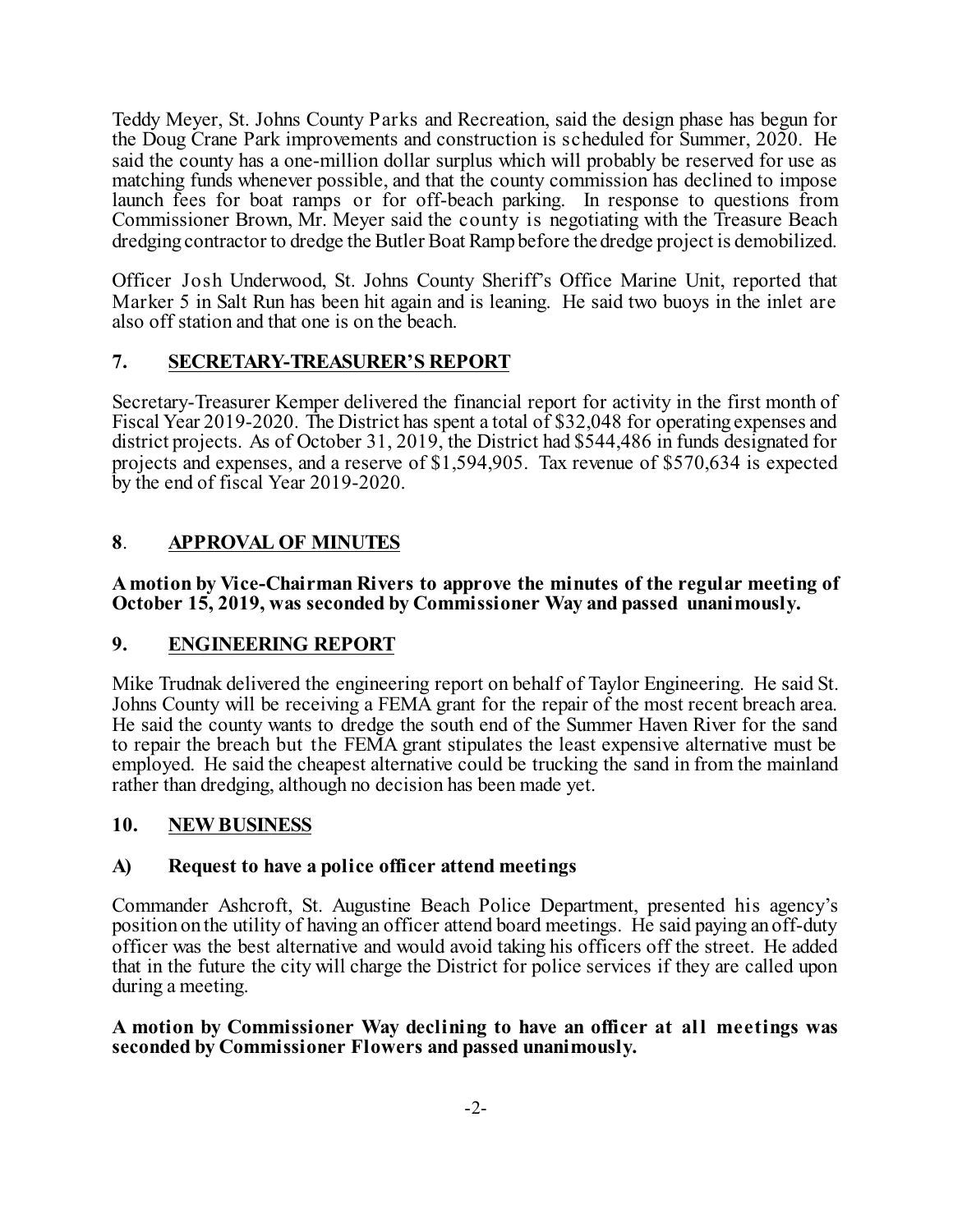## **B) Update regarding USACE meeting held on October 18, 2019**

Commissioner Flowers reported to the board regarding the meeting she arranged with representatives of the Army Corps of Engineers to reviewthe options, if any, for assistance with the Summer Haven situation. She said they indicated there would be some assistance available for emergency shoreline protection and environmental restoration, and that a question still remains as to whether the county will join in an application for assistance. Mr. Trudnak said he will inquire with county staff.

## **C) Public works funding for projects**

William Tredik, Public Works Director for the City of St. Augustine Beach, presented three projects planned by the city and asked the board for its support with funding. The first is a sidewalk along A Street from A1A Beach Boulevard to the ocean. The second is improvements to Ocean Hammock Park, and the third is a dune walk-over for the east end of  $5<sup>th</sup>$  Street. Mr. Tredik presented photographs and diagrams of the respective project plans and discussed why each project is necessary. The projects ranged in cost from forty to onehundred forty thousand dollars. Commissioners were generally supportive of the projects presented, especially the dune walk-overs, but asked Mr. Tredik to come back to the board after other funding sources had been explored.

## **D) ADAcompliance**

Commissioner Flowers said she is interested in having board meetings televised live in order to comply with the Americans with Disabilities Act. St. Augustine Beach City Manager Max Royale said the city does not televise its meetings but they are "live-streamed" on the internet and that it is possible to watch them in real time with internet access. He said they are video and audio only, and are not closed-captioned.

Chairman Benjamin invited Merrill Roland, a member of the public, to comment. Mr. Roland said no technician is necessary if a camera is placed so as to allowthe entire meeting to be viewed at once and that it would be inexpensive. Ed Slavin also spoke in support of the idea.

In response to questions by Vice-Chairman Rivers, Mr. Royale said the city uses technicians to run its system and that they are available for a fee. He said he would return in December with a cost estimate. This item was then tabled until the next meeting.

## **E) Unsealing letters of interest regarding engineering**

Ms. Kemper and Mr. Bedsole explained that three responses were provided to the District's notice of request for qualifications for engineering services. Ms. Kemper said she will provide commissioners with reviewcopies of each proposal so they can discuss them at the next meeting. Commissioner Way then opened the proposals and handed them back to Ms. Kemper.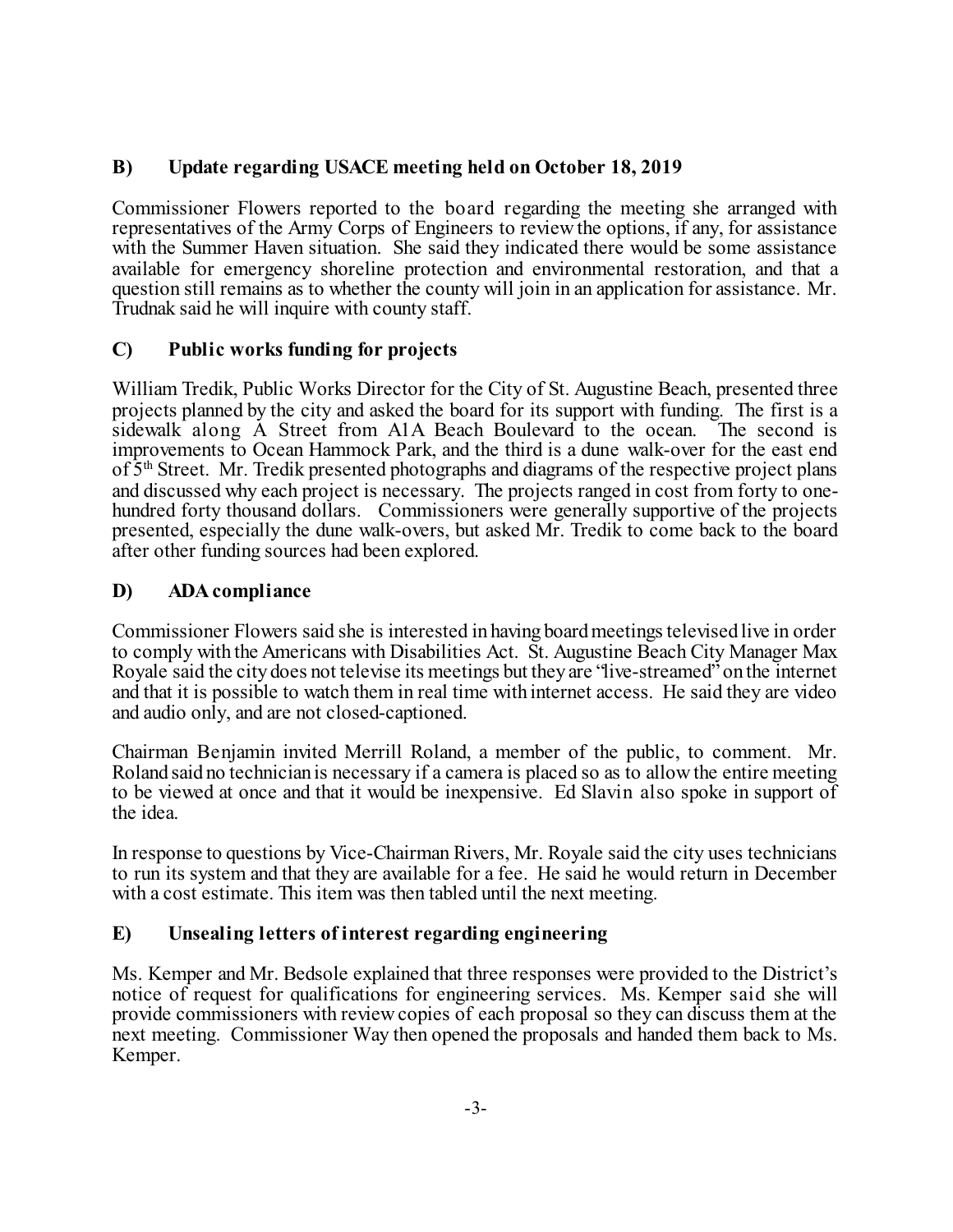## **11. OLD BUSINESS**

## **A) May Street**

Commissioner Flowerssaid the FDOTis willing to lease the District the road-side area at the intersection of May Street and Hospital Creek for one dollar per year and that the City of St. Augustine needs to review the plans. Commissioner Flowers provided a photograph of the area taken a very high tide and it was largely inundated. She estimated the grading would cost in the area of thirty thousand dollars because FDOT wants a much wider driveway to the water. Also, some improvements may be needed for parking. She said she will keep working on it. Commissioner Rivers commented that the ramp seems to get a lot of use as it exists nowand that he likes it as it is.

## **B) Signage request for Summer Haven River**

Commissioner Flowers voiced her concern, and the concern of residents of Summer Haven, that boats are speeding through the newly-opened portions of the river. She said a sign would cost \$1,300 to purchase, and that it could be placed on the bank of the river. Commissioner Brown said he would like to know the position of FDEP before erecting a speed limit sign. Mr. Trudnak said a permit is needed from FDEP in order to post a regulatory sign.

#### **Commissioner Flowers movedto acquire andpost asignbutthemotionfailedto obtain a second.**

## **C) Summer Haven insurance claim**

Mr. Bedsole reported to the board on the possibility of pursuing an insurance claim for damages sustained in Hurricane Irma at the Summer Haven restoration project. He said the contractor's insurance company had provided upon request several dozen policies covering the period of 2015 to the present, and that none of the policies produced to date contain provisions for property damage of the kind suffered during Hurricane Irma. He said there was apparently no "all risk" policy as required by the contract for construction and that it was the contractor's responsibility to carry the proper coverage.

Terry Parker, Friends of Summer Haven River, asked about the status of the permit modification and the road repair for the south end of the river. Mr. Trudnak said drawings for the project work will be done within a month, but that getting a permit from USACE will take time. In response to questions from Commissioner Way, Mr. Trudnak said FEMA requires use of the least-cost alternative, which could mean trucking sand to the site instead of dredging the river. He said they will begin first in the overwash area on the west side of the coastal construction control line. Completely dredging out the south end will require waiting up to two years for a USACE permit.